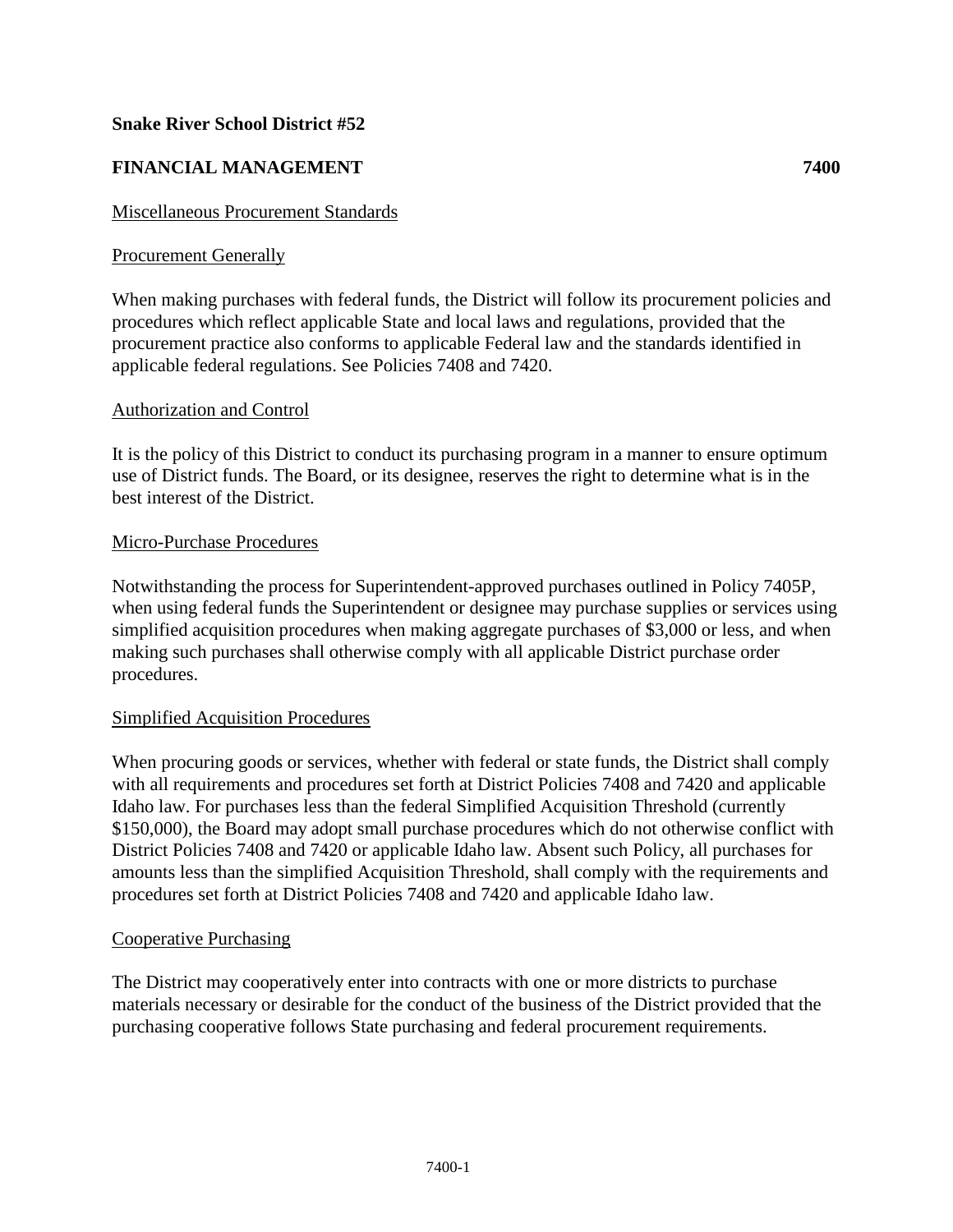## Personnel Conflicts of Interest

No employee will make any purchase or incur any obligations for or on behalf of the District from any private business, contractor, or vendor in which or with which the employee has a direct or indirect financial or ownership interest.

Purchases or contracted services from any private business or venture in which any employee of this District has a direct or indirect financial or ownership interest will be made on a competitive bid basis strictly in accordance with the following procedures:

- 1. The interested employee, the business, the contractor, or the vendor will fully disclose, in writing, the employee's exact relationship to the business, the contractor, or the vendor;
- 2. The affected business, the contractor, or the vendor may submit a bid in compliance with the specifications outlined by the District;
- 3. The interested employee will not be involved in any part of the bidding process, including but not limited to, preparing specifications, advertising, analyzing, or accepting bids; and
- 4. This policy will apply to any organization, fund, agency, or other activity maintained or operated by the District.

No employee will solicit gifts, gratuities, favors, prizes, awards, merchandise, or commissions as a result of ordering any items or as a result of placing any purchase order with a business, contractor, or vendor on behalf of the District nor accept anything of monetary value from a business, contractor, or vendor except for unsolicited gifts of \$50 or less in value.

## Violations

Any District officer, employee, or agent who violates this policy may be subject to disciplinary action, including but not limited to a fine, suspension, or termination. Violations of law shall be referred to the local, State, or federal authority having proper jurisdiction.

| Cross Reference: 7218 |        | <b>Federal Grant Financial Management System</b>            |
|-----------------------|--------|-------------------------------------------------------------|
|                       | 7235   | Fiscal Accountability and IDEA Part B Funds                 |
|                       | 7237   | Retention of Records Relating to Federal Grants             |
|                       | 7320   | <b>Allowable Uses for Grant Funds</b>                       |
|                       | 7320P1 | Determining Necessity and Reasonableness of Expenses        |
|                       | 7400P1 | Procurement Methods Under a Federal Award                   |
|                       | 7405   | <b>Public Works Contracting and Procurement</b>             |
|                       | 7407   | <b>Public Procurement of Goods and Services</b>             |
|                       | 7408   | Entering into Professional Service Contracts with Design    |
|                       |        | Professionals, Construction Managers, and Professional Land |
|                       |        | Surveyors--The Request for Qualifications Procedure         |
|                       | 7420   | <b>Personal Reimbursements</b>                              |